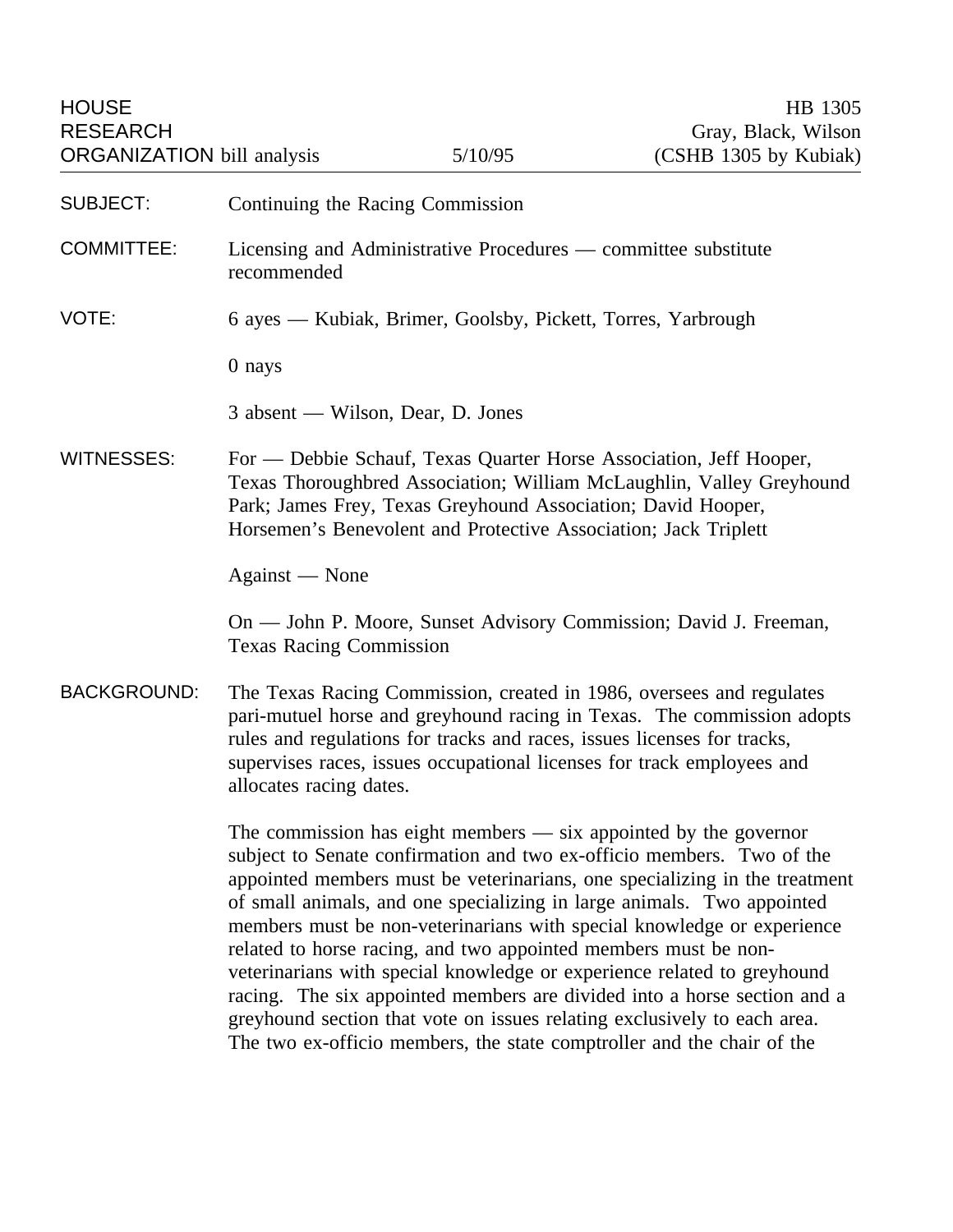Public Safety Commission, sit on both sections. All eight members vote on matters pertaining to both horse and greyhound racing.

Nine horse tracks and three greyhound tracks have been licensed by the commission to conduct pari-mutuel wagering. Four of the horse track licenses are for class 1 tracks (large tracks with as many race days as the commission grants), four are for class 2 tracks (entitled to 60 days of live racing per year) and one is for a class 3 track (up to 16 racing days a year). Tracks may present simulcast races (allowing bettors at one track to bet on races televised from another track) as approved by the commission.

The racing commission is funded through racetrack license fees, occupational license fees, fines assessed against licensees, uncashed winning tickets, and a portion of the breakage (a small amount of winnings, above a specified multiple, not paid to successful bettors) from greyhound tracks. For fiscal 1993-94 earned operating revenue is projected to be about \$7.1 million. In fiscal 1988 through fiscal 1991 the Racing Commission was appropriated general revenue funds for start-up expenses. Under the Racing Act the funds must be repaid, with interest. The commission currently has about \$9.8 million in principal and interest outstanding.

The Racing Commission is subject to the Sunset Act and underwent Sunset Advisory Commission review during the past interim. The committee will be abolished September 1, 1995, unless continued by the Legislature.

DIGEST: CSHB 1305 would continue the Texas Racing Commission until September 1, 2001, change the composition and duties of the commission, require all race officials to be state employees, restrict appeals of race officials' decisions, allow the state to recover the cost of criminal justice history checks, authorize the oversight of race funds going to other organizations and make changes in the criminal penalty provisions. The commission would be required to review all of its rules and to readopt, modify or repeal the rules before January 1, 1998.

> The bill would make other changes including standard Sunset Advisory Commission recommendations on legislative review of funds, financial reporting, complaint information, compliance with state and federal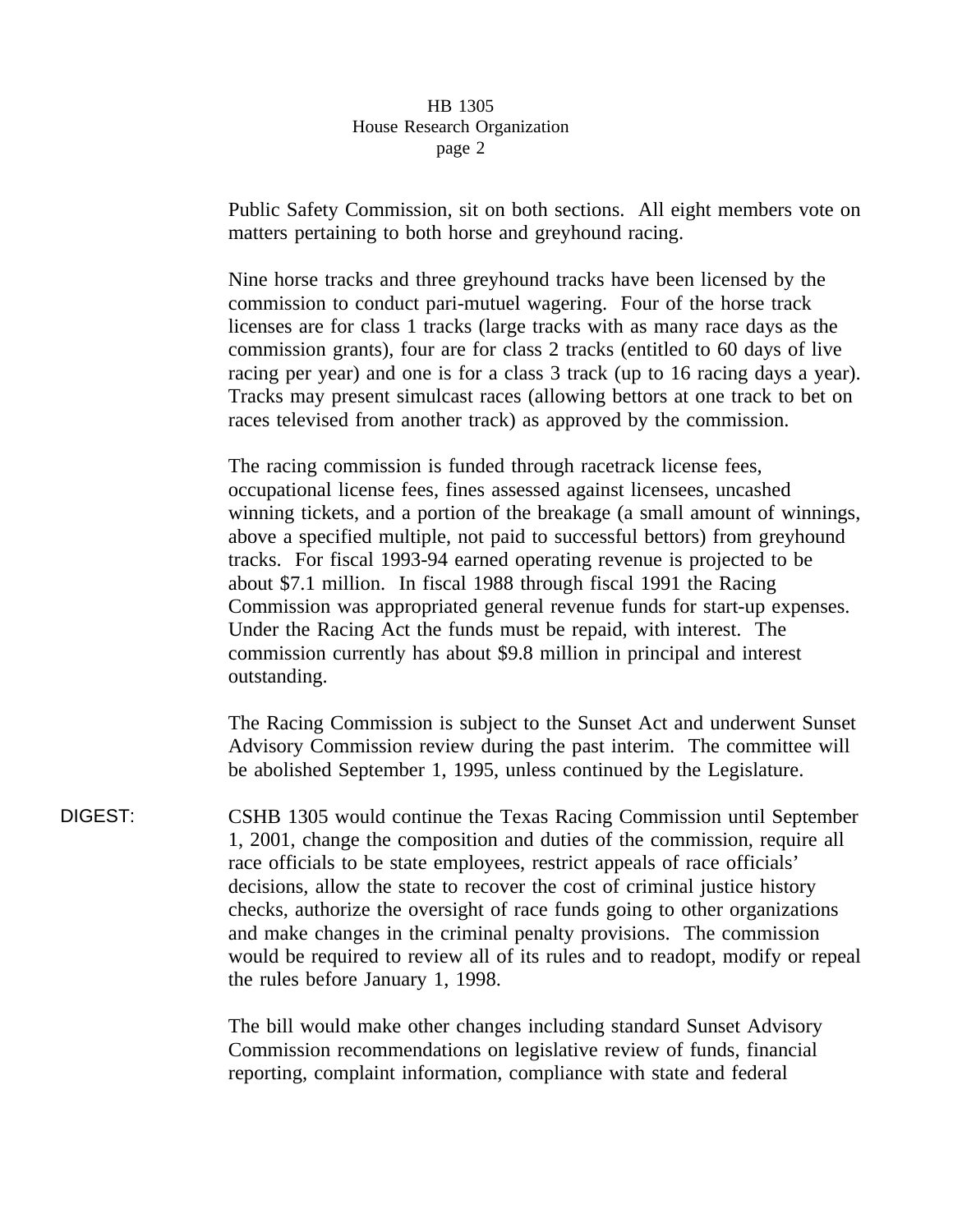accessibility laws, the open meetings and administrative procedure law, conflict of interest and public information. CSHB 1305 would take effect September 1, 1995.

**Structure of the commission**. CSHB 1305 would change the appointment criteria for the commission so that four of the appointed members would have to be representatives of the general public and have general knowledge of business or agribusiness, one member would have to have knowledge or experience relating to greyhound racing and one member would have to have knowledge or experience related to horse racing. The bill would eliminate requirements that one commissioner be a small animal veterinarian and one a large animal veterinarian. The governor would appoint one of the public members as the commission chair.

The commission would no longer vote by separate horse and greyhound panels on some issues but would make rules, issue licenses and make all decisions as one body. The commission would be authorized to establish separate sections to review or propose rules. The commission or a section would be able to appoint a committee of experts, members of the pubic or others to advise it about proposed rules.

The commission or a section would have to hold a meeting on proposed rules before they were published in the Texas Register. Notice of the meetings, including a summary of the proposed rule, would have to be posted at each racetrack. Notice also would have to be posted when the proposed rule is published in the Texas Register.

**Duties of the commission.** CSHB 1305 would eliminate as a current purpose of the Racing Act to encourage agriculture, the horse breeding industry, the horse training industry, the greyhound breeding industry, tourism and employment opportunities relating to racing. The Department of Commerce would be required, if funds are appropriated, to promote and encourage the horse racing and greyhound racing industry.

**Employment of race judges and stewards**. The commission would be required to employ all of the three judges or stewards required at each race instead of having the commission employ only the presiding judge or steward and the track employ the other two. Before a race, the commission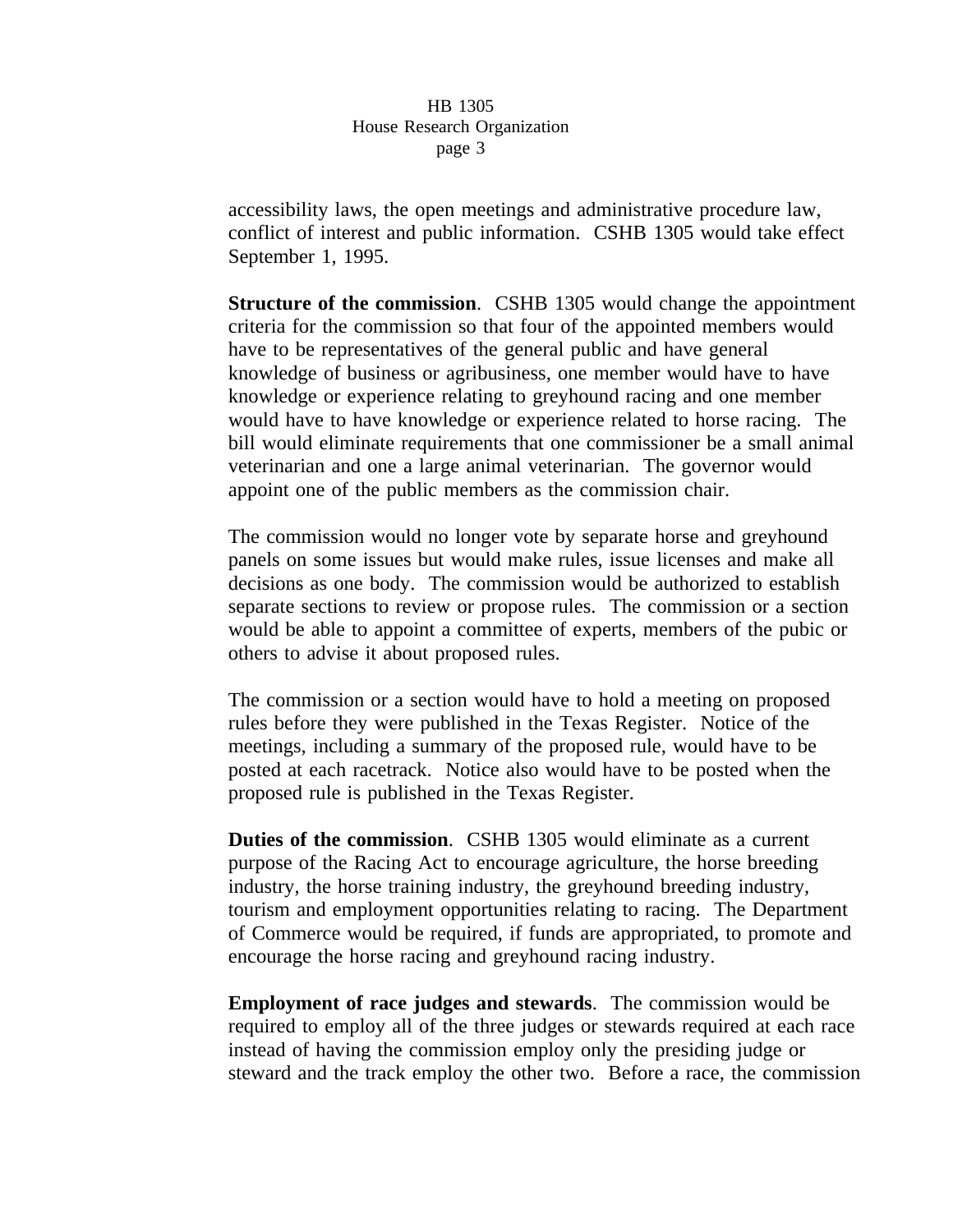would have to publish a list of stewards and judges approved by the commission, forward it to the track and give the track an opportunity to review and comment on the list. After reviewing the comments and consulting with the track, the commission would designate the judges or stewards and appoint one to be the presiding officer. The commission would be authorized to impose a fee on tracks for employing the judges and stewards.

**Appeal of judges' and stewards' decisions**. CSHB 1305 would eliminate the current ability for persons to appeal some of the decisions of judges and stewards to the commission and would make judges' and stewards' decisions on a disqualification for a foul or on a finding of fact regarding the running a race final.

**Cost of criminal history check**. The commission would be required to set license fees to cover the cost of the criminal history check on the license applicant and to reimburse DPS for the cost of the check.

**Oversight of pari-mutuel funds**. The commission would be required to adopt reporting, monitoring and auditing requirements or other performance measures for organizations that receive funds from live or simulcast parimutuel racing. The commission would be required to consult the affected organizations before adopting requirements or performance measures. Independent audits would have to be conducted annually of the organizations receiving racing funds. The commission would be able to review an organizations record's and to suspend or withhold funds if an organization failed to comply with the requirements or performance measures or had material questions raised on the use of the funds.

**Automated teller machines**. The commission would be required to prohibit track patrons from using automated methods of obtaining money (automated teller machines) while on racetrack premises.

**Admission fee**. CSHB 1305 would prohibit racetrack admission fees from being charged to persons who are licensed by the commission

**Criminal offenses**. CSHB 1305 would consolidate provisions dealing with criminal offenses into one section and place the commission's rulemaking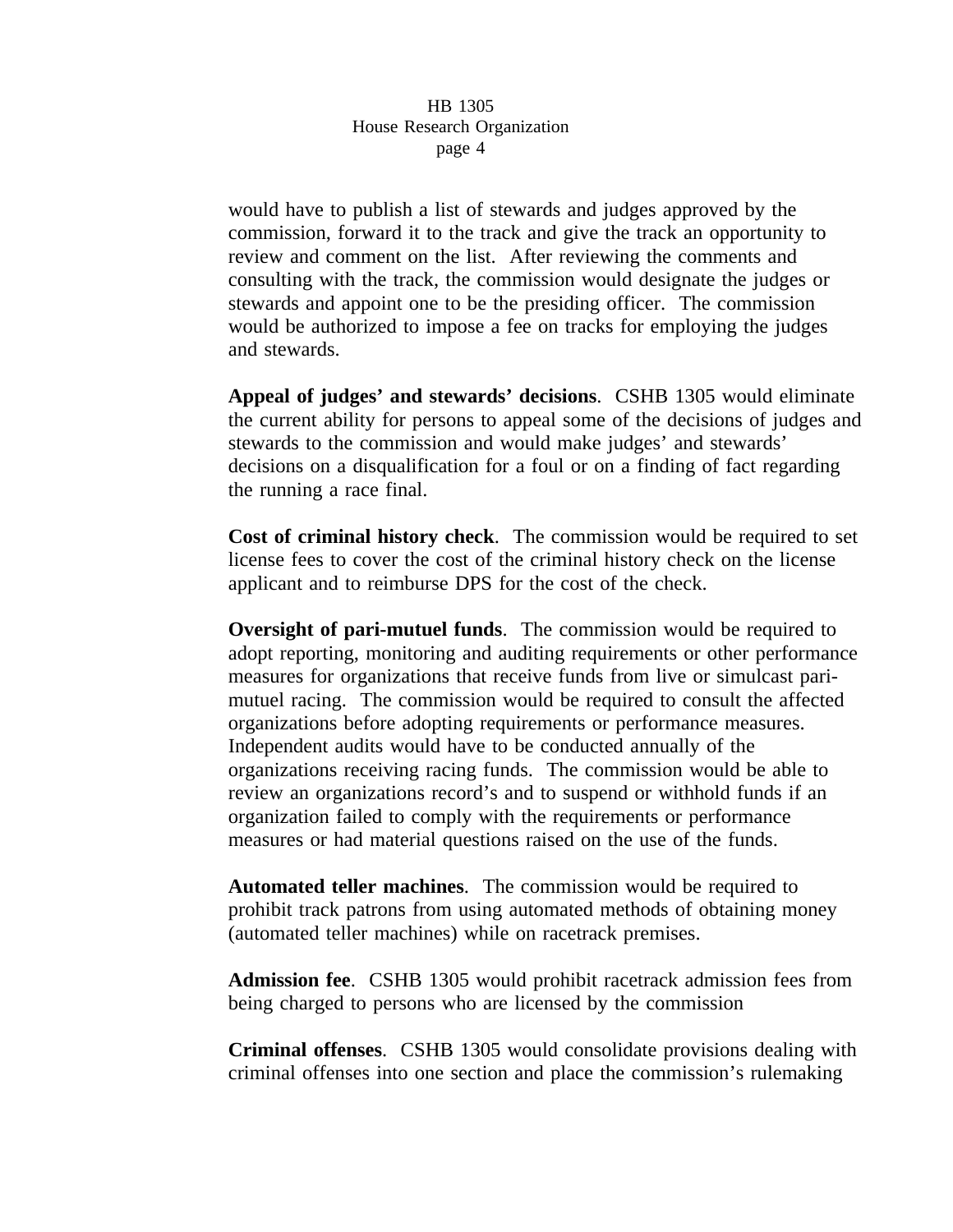authority over conduct into one section. The bill would also change some of the penalties for some current offenses and add criminal offenses including: bookmaking, forging a pari-mutuel ticket, impersonating a license holder, unlawful influence on racing, coercion and intimidation; unlawful racing; and failure to display credentials.

**Miscellaneous**. The bill would make numerous other changes including:

• adding cities to the current authorization for counties and nonprofit fairs to operate a class 3 racetrack and allowing a city with a population of at least 5,000 that owned a racetrack in 1986 to conduct an annual race meeting of up to 16 racing days, subject to licensing requirements;

• adding to the items for which the commission can suspend or revoke racetrack licenses a finding that an applicant failed to fully disclose the true owners of all interests, beneficial or otherwise, in a racetrack;

• authorizing the commission to adopt rules for regulating, inspecting and correcting inappropriate or unsafe racetrack premises including actions to be taken if a racetrack does not correct an inappropriate or unsafe condition;

• establishing criteria for the commission to restrict false, misleading or deceptive practices;

• requiring the commission to adopt criteria to recognize an organization to represent members of a part of the racing industry, including owners, breeders, trainers and kennel operators;

• authorizing the commission to waive licensing prerequisites for license applicants who have a license from another state that has substantially equivalent requirements or for applicants from states with which Texas has a reciprocal agreement;

• authorizing the commission to adopt a system of staggered license expiration dates;

• outlining the search and seizure powers of the DPS and the commission;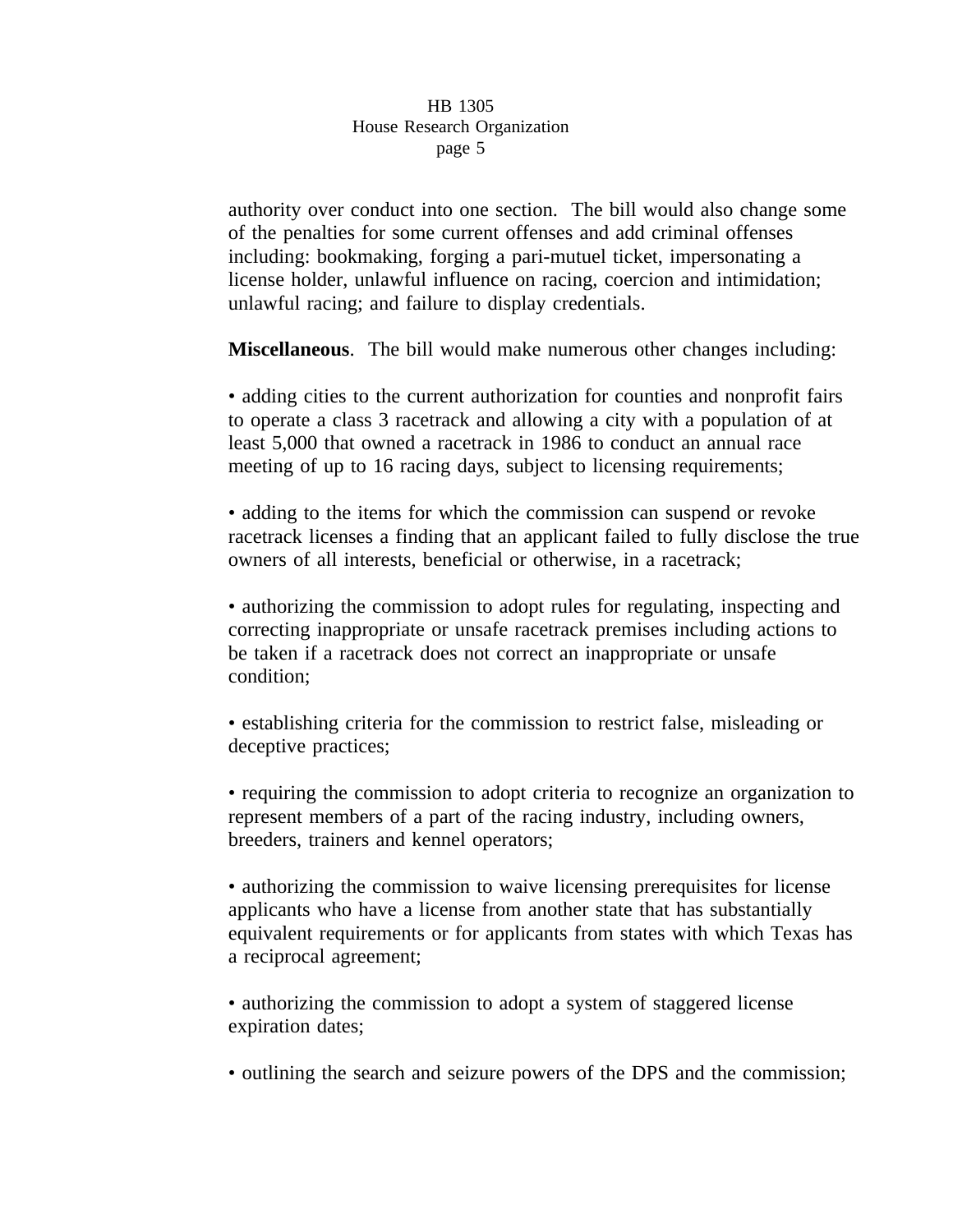• authorizing the commission to assist in adult or continuing education programs that use distance learning and

• requiring the commission to report the results of licensing exams within 30 days and to furnish persons who fail an exam with an analysis of their performance.

**SUPPORTERS** SAY: The Racing Commission should be continued and the commission structure and duties changed to ensure broad representation and efficient operation. Other changes are needed to strengthen the commission's oversight of racing and to help the state recover some of the cost of regulating racing. A few changes recommended by the Sunset Advisory Commission are needed to include and update commission across-the-board recommendations.

> The Racing Commission is needed to oversee and regulate the pari-mutuel industry and to ensure it is a fair and honest industry. An independent agency is the best way to regulate pari-mutuel racing because of its unique structure and the necessity of day-to-day oversight of tracks and wagering. Any transfer of functions would result in little or no savings because a similar number of persons would be needed.

> Because the Texas racing industry is changing rapidly and significant changes may take place in the next few years, the commission should be subject to sunset review again in six years and all commission rules should be evaluated and either adopted or repealed by January 1, 1998.

**Structure of the commission**. Currently, all appointed commissioners are required to have special knowledge in either the greyhound or horse racing or to be a veterinarian. This criteria should be eliminated for some of the commissioners because the basic rules have been promulgated, and the regulatory duties of the commission do not require racing or veterinary expertise. CSHB 1305 would allow for four public members with no special knowledge and one commissioner each with knowledge in horse and greyhound racing. This would allow the commission to retain expertise in horse and greyhound areas while ensuring broad representation. The most important qualification for membership on the Racing Commission should be impartiality, not industry knowledge. Most Texas boards and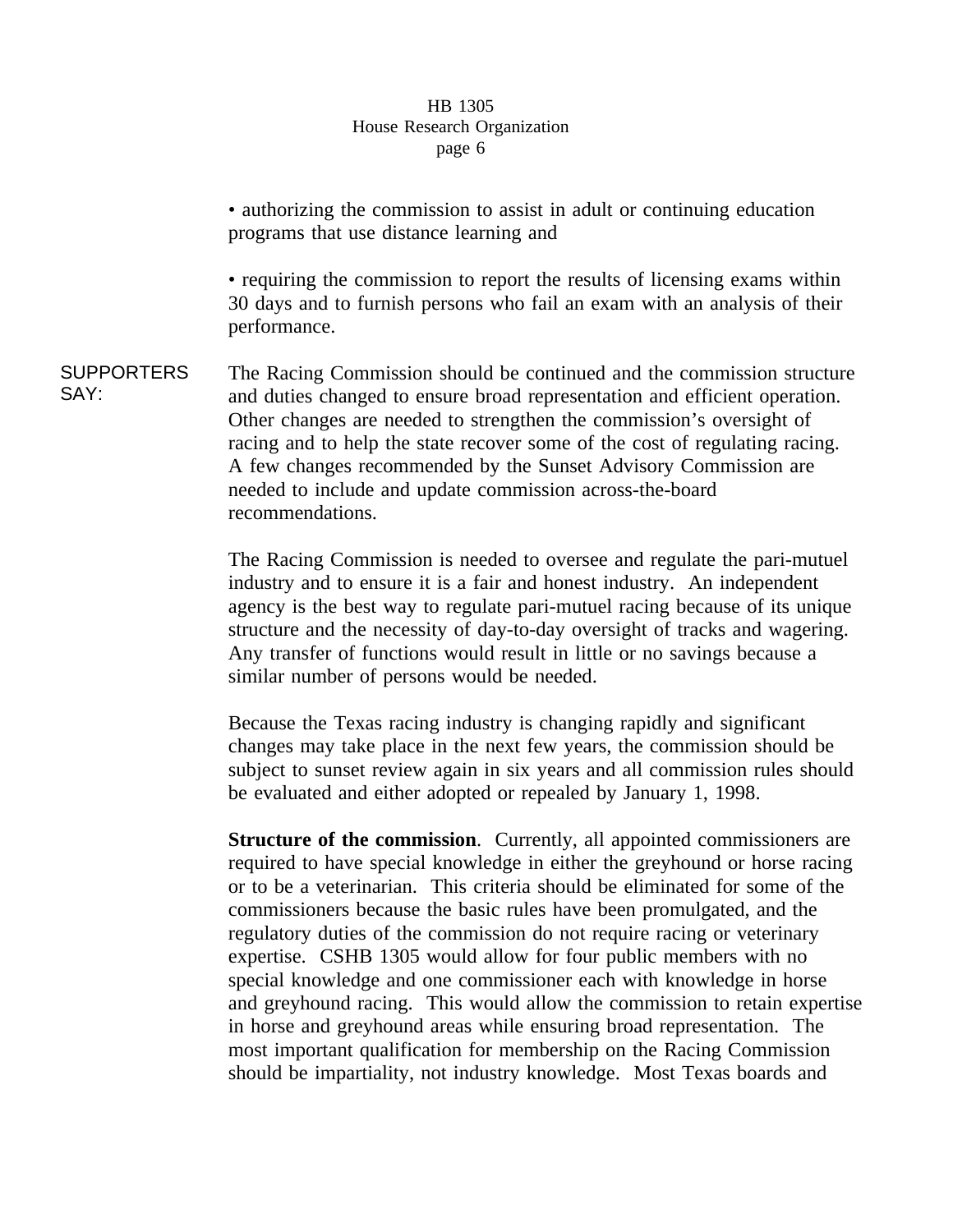commissions require general public membership, and other states require public membership on their racing boards.

It is no longer necessary to divide the commission into horse and greyhound panels, but the bill would still allow them to divide into sections to review or consider rules and to utilize experts when it needs technical expertise. The major decisions such as track licensing and rule promulgation that necessitated the panels so that competing interests would be balanced have been accomplished. The panel structure has been problematic, allowing the majority of a panel, two persons, to make controversial licensing decisions and leading to inconsistent rules for the two industries. No other state boards, even ones with divergent responsibilities, are divided into separate sections.

**Duties of the commission**. The Racing Commission should be responsible only for regulating — not encouraging or promoting — racing. The distinct jobs of regulating the industry and protecting the public should not be meshed with promoting the industry. In general, the regulation and promotion of industries are separated with the state's efforts to promote businesses usually handled by the Department of Commerce or the Department of Agriculture. CSHB 1305 would give the Department of Commerce the authority to promote and encourage the racing industry because it has necessary experience and expertise.

**Employment of race judges and stewards**. To avoid conflicts of interests and ensure that races are fair and honest, the top regulatory officials at each track, stewards or judges, should all be state employees. Currently, two of the three officials are track employees. Judges and stewards make decisions about the fairness of races and the discipline of licensees. This inappropriately gives state authority affecting licenses to a non-state employee. In addition, it can lead to conflicts of interest in which track employees make decisions affecting tracks.

CSHB 1305 would establish procedures so tracks would have input into the commission list of approved judges and stewards. The commission would be authorized to impose a fee for the race officials to ensure the state does not incur additional costs.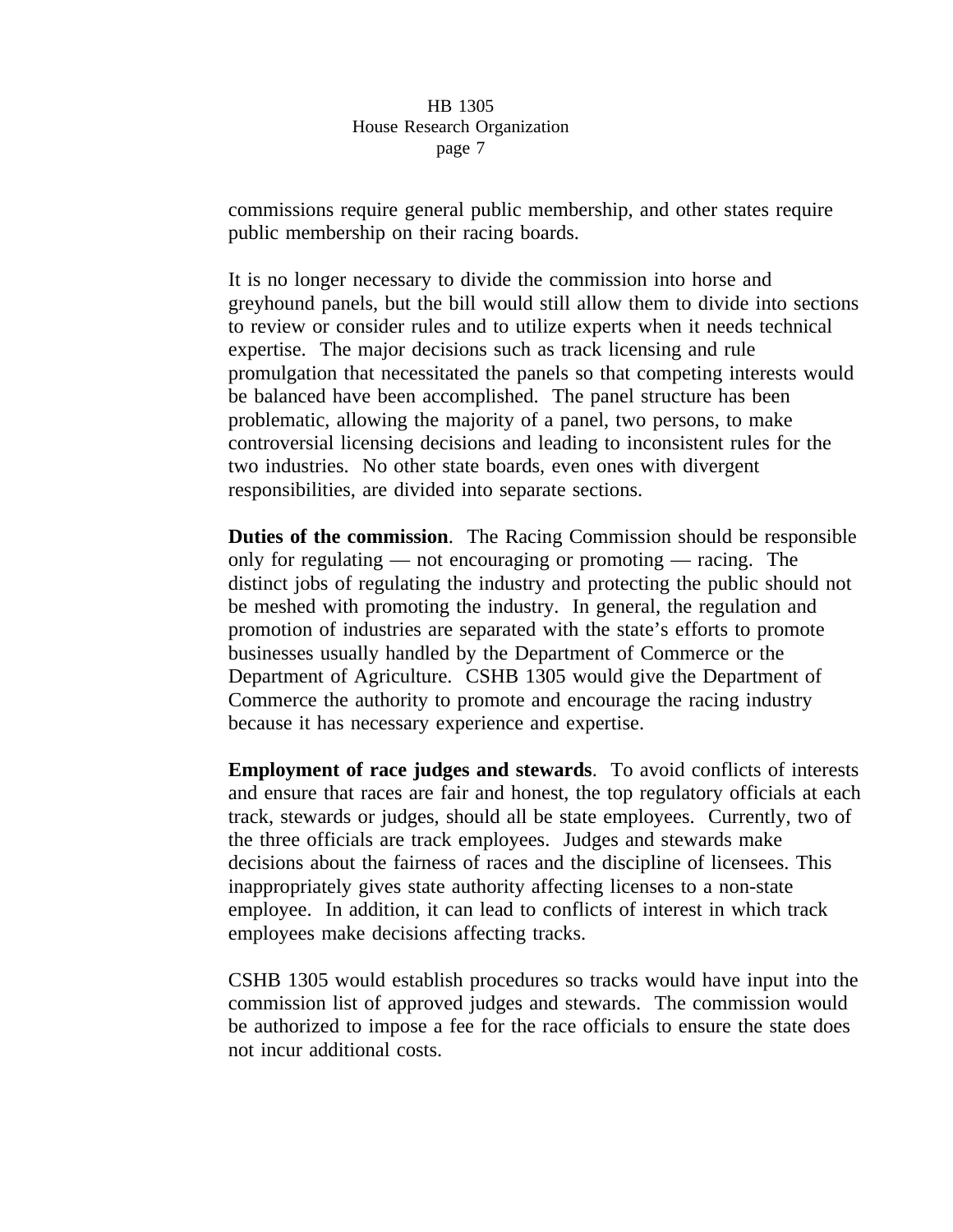**Appeal of judges' and stewards' decisions**. Race officials' decisions about fouls or regarding the running of a race should be unappealable to ensure that someone at the race has the final say. Judges and stewards are best able to make these decisions in the same way that referees are the best persons to make decisions during other sport competitions. The judicial appeal process wastes both time and money and so far has not resulted in a decision being overturned. Other decisions besides those about what happened in a race such as license suspensions would remain appealable.

**Cost of criminal history check**. About \$230,000 of the DPS budget is being spent annually for the criminal history check for license applicants. CSHB 1305 would allow this money to be recovered through the license fees. This would be consistent with authority for other non-criminal justice agencies to recover all or some of the costs of criminal background checks and other provisions that require fees paid by licensees to cover the cost of regulation. The total cost for a criminal history check is about \$39 which would not be prohibitive for licensees.

**Oversight of pari-mutuel funds.** CSHB 1305 would give the commission much-needed authority to monitor breed registries and others that receive a portion of the deductions from track funds to encourage the breeding of racehorses and greyhounds in Texas. This would allow the commission to ensure the funds are spent in an effective manner and that someone is accountable for them. The commission would be able to adopt uniform standards and require the independent audits.

**Automated teller machines**. Allowing automated teller machines at racetracks could encourage patrons to gamble more than they could afford.

**Admission fee**. Eliminating admission fees for licensees would allow track workers and others who have paid license fees to enter a track without an additional payment and would ensure that tracks do not have to pay to local governments the portion of the admission fee that is dedicated to cities and counties for employees entering the track for work.

**Criminal offenses**. CSHB 1305 would consolidate the criminal offenses related to racing into one section, adjust the penalties so they are in line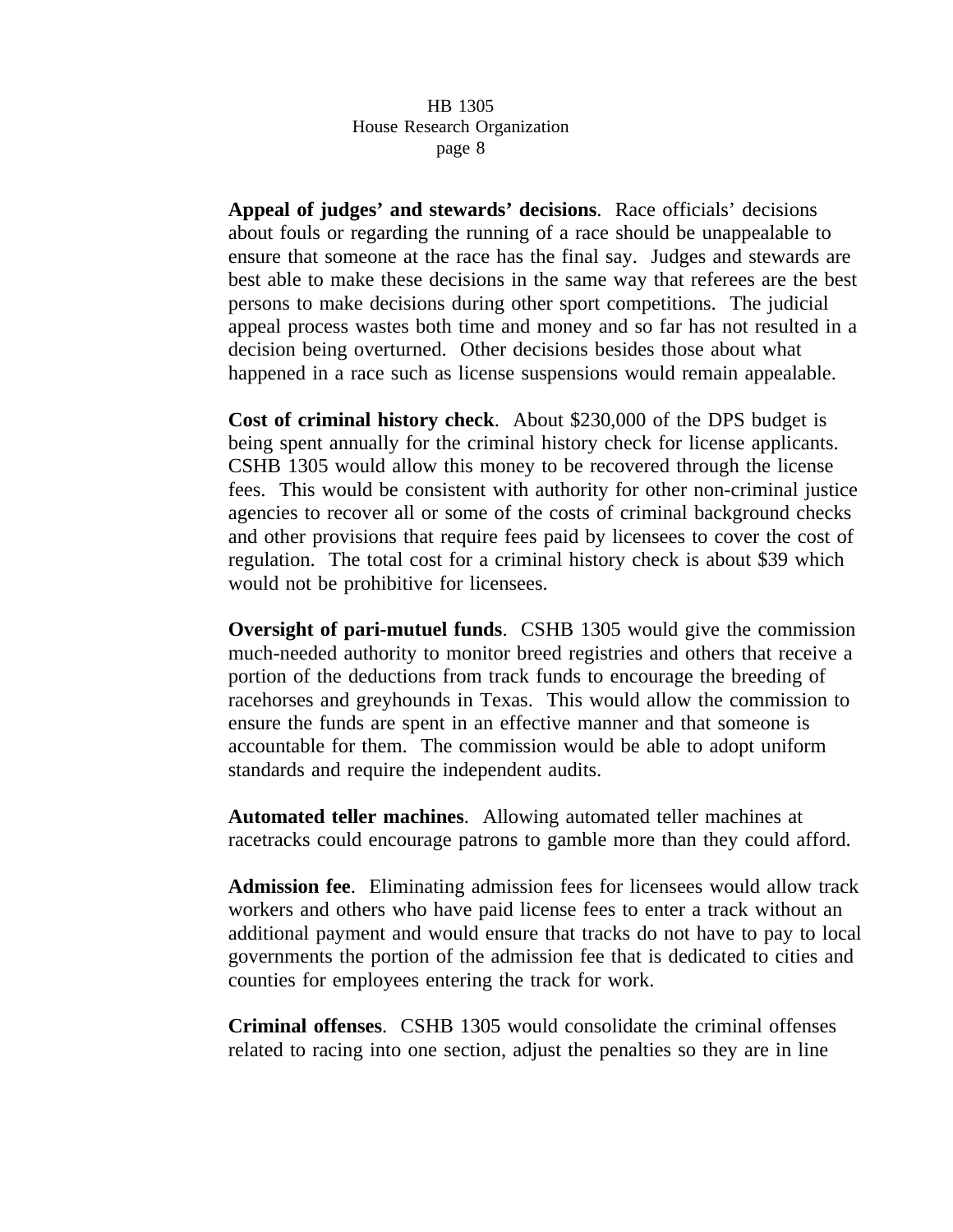with ones in the Penal Code and add offenses that are necessary to deter and prosecute criminal offenses related to racing.

**Off-track betting**. The racing commission sunset legislation would be the wrong place to consider legalizing off-track betting. Sunset bills are supposed to look at departmental policies and procedures, not major policy changes such as legalizing off-track betting.

OPPONENTS SAY: Some of the changes that this bill would make to the Racing Commission and the commission's oversight of the industry are unnecessary and could actually hurt, not help, racing in Texas.

> **Structure of the commission**. The requirements that commissioners have a background in racing should be retained because pari-mutuel racing is a unique industry that requires expertise and experience to understand and regulate. It could take many months for a member or the general public or a businessperson to understand racing and to make informed decisions about its regulation.

> The horse and greyhound panels should be retained because the industries have some fundamental distinctions and require decision making that should be considered only by persons with expertise in that area. It is more efficient to allow decisions affecting only one industry to go through panels. Panels also reduce some of the competition between the industries. There are still potential areas of conflicts between the two industries.

The requirement that veterinarians be appointed to the commission should be retained because of the expertise and knowledge that they bring to the commission and the importance of overseeing the health and safety of race animals.

**Duties of the commission**. The current language does not require the commission to "promote" racing but states that one of the purposes of the Racing Act is to "encourage" racing and related industries. This language should not be eliminated because it ensures that the commission take into account the effect of its decisions on the industry.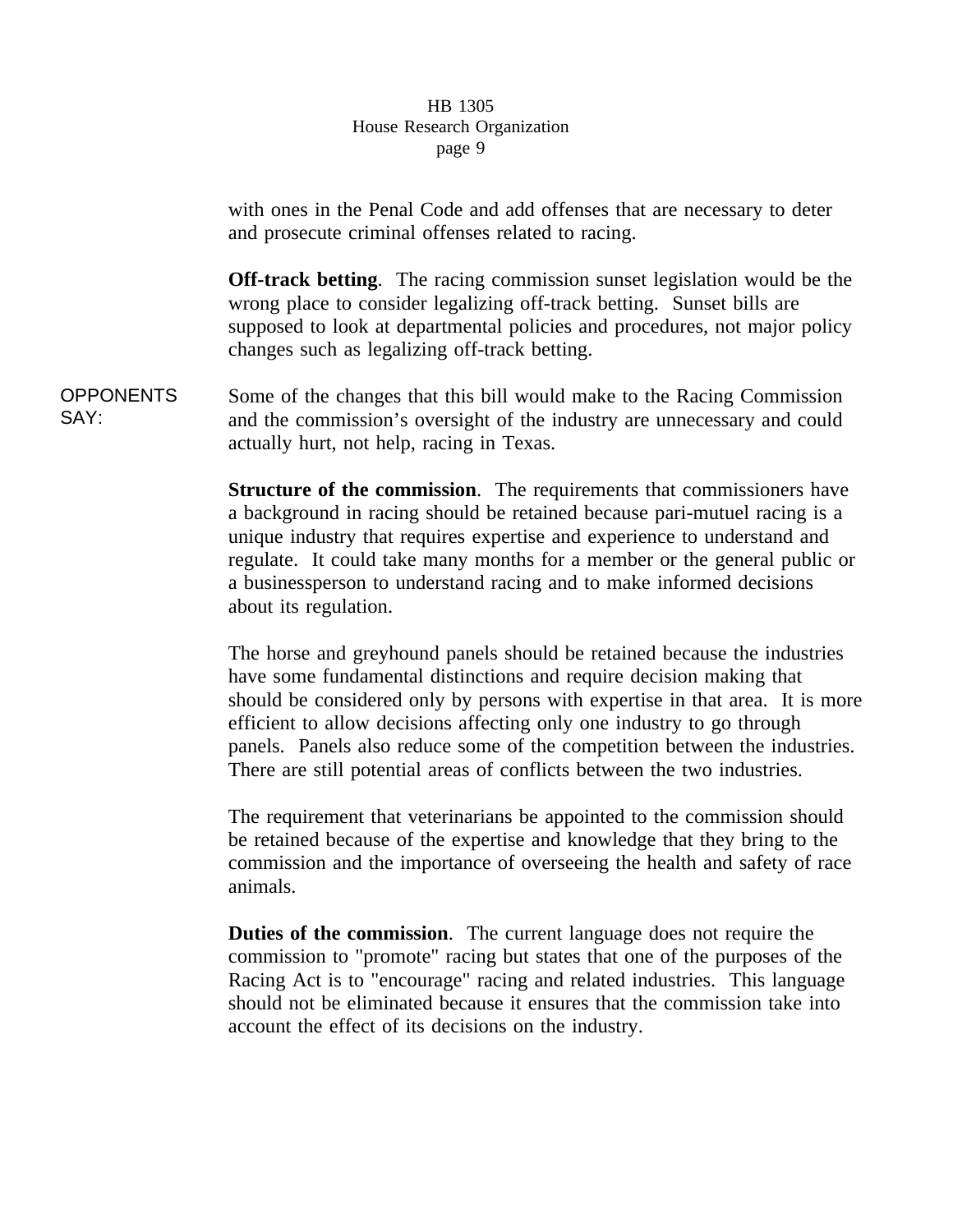**Employment of race judges and stewards**. Tracks should continue to employ some of the race officials to ensure the effect of decisions on the tracks is considered. Tracks should not be charged for state costs to employ judges and stewards, especially because they would have no input into the salary of the officials.

Tracks should retain at least some authority over the race officials. Without any type of managerial authority over track officials, tracks could have difficulty overseeing their work hours and other functions. Tracks should have input into the hiring of race officials. For instance, the state could allow the tracks to choose the officials from an approved list.

**Appeal of judges' and stewards' decisions**. CSHB 1305 would unfairly eliminate current due process procedures available for persons to appeal some judges' and stewards' decisions. As the industry grows and purses become larger, the decisions of race officials could become even more controversial, and it is important that this avenue be available for persons who feel an official's decision was unfair or wrong. The ability of persons to appeal judges' and stewards' decisions can act as a deterrent to ensure they make sound, fair rulings.

**Cost of criminal history check**. The cost of checking the background of licensees should be borne by the state as a cost of regulating pari-mutuel wagering. A \$39 fee on top of the license cost, which can range from \$20 to \$75, could be a burden on licensees, especially low-paid food service or maintenance staff.

**Oversight of pari-mutuel funds**. The language allowing the commission to adopt reporting and other requirement for funds going to breed associations and others is overly broad. The bill should clearly state that the commission has no authority to look into parts of an organization other than the expenditure of racing funds.

**Automated teller machines**. Patrons are able to cash checks at racetracks, so it seems irrational to deny them access to automatic teller machines. In fact, since most machines have a limit on daily withdraws and do not let persons overdraw an account, they would provide a better check on patrons